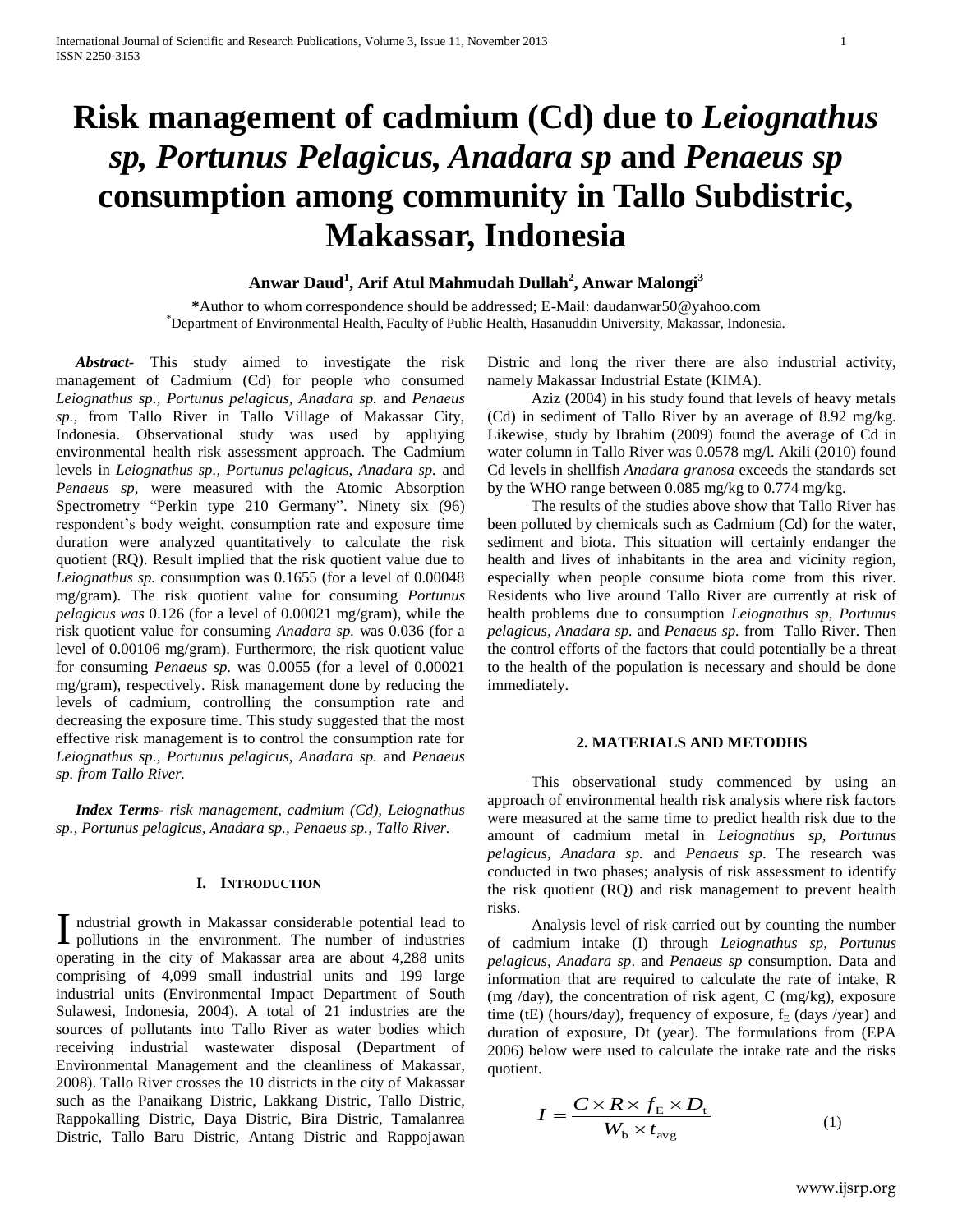$$
RQ = \frac{I}{RfD} \tag{2}
$$

Level of risk (Risk Quotient) is the quotient of the intake (I) and Reference Dose (RfD). According to U.S. EPA *RfD* for Cadmium is equal to 0.001 mg/kg/day. It means that intake of cadmium in excess of 0.001 mg/kg/day has exceeded the safety standard for cadmium intake and risk for the occurrence of impaired renal disfungis (proteinuria). Risk exists and needs to be controlled if  $RQ > 1$ . However, if  $RQ \le 1$ , the risk does not need to be controlled, but all existing conditions at the time of this research should be maintained. Risk management can be done with the three approaches using the following formulas:

$$
C = \frac{RfD \times W_B \times t_{avg}}{R \times f_E \times D_t}
$$
 (3) kg. Pop levels of levels

$$
R = \frac{RfD \times W_B \times t_{avg}}{C \times f_E \times D_t}
$$
 (4)

$$
D_{\rm t} = \frac{RfD \times W_{\rm B} \times t_{\rm avg}}{C \times R \times f_{\rm F}}
$$
 (5) (5) with levels of 0.00  
average risk level

### **3. RESULTS**

The magnitude concentrations of Cd in *Leiognathus sp.* were ranged from 0.021 to 0.048 mg/kg. The content of cadmium in *Portunus pelagicus* was equal to 0.021 mg/kg. Then, the level content of Cd in *Anadara sp* were ranged from 0.077 mg/kg to 0.106 mg/kg. The concentration of Cd in *Penaeus sp*. is equal to 0.021 mg/kg. Based on SNI standards (2009) levels of Cd in biota is still meet the standard because they  $\leq 0.1$  mg/kg, except on shellfish samples, one that did not meet the standards set by SNI.

The average exposure frequency of respondents who consumed *Leiognathus sp* was 110.08 days/year, with the highest exposure frequency of 365 days/year whereas the lowest was 12 days/year. The average exposure frequency of respondents who consumed *Portunus pelagicus* was 24 days/year. The highest exposure frequency of 365 days / year and the lowest was 12 days/year. In addition, the average exposure frequency of respondents who consume *Anadara sp*. was 12 days/year, where the highest exposure frequency of 162 days/year and the lowest one of 12 days/year. Lastly, the average exposure frequency of respondents who consume *Penaeus sp. was* 12 days/year, with the highest exposure frequency of 365 days / year and the lowest one was 12 days / year.

Intake rate or the amount (grams) of *Leiognathus sp, Portunus pelagicus, Anadara sp.* and *Penaeus sp.* that were consumed by a person each day. Tallo urban population had an average rate of *Leiognathus sp* intake by 80 grams/day. The highest intake rate of 450 grams / day and the lowest of 20 grams / day. The average rate intake of *Portunus pelagicus* was 426.4 grams/day, where the highest intake of daily consumption of 1918.8 grams/day and the lowest of 213.20 grams/day. in addition, the average rate of *Anadara sp.* intake is 45 grams / day. *Penaeus sp.* was 30 grams / day, respectively.

The average body weight of the population consumed *Leiognathus sp* was 60 kg, the lowest weight of 35.5 kg and the highest was 103 kg. The average body weight of the population consuming *Portunus pelagicus* was 58 kg, with the lowest weight of 35.5 kg and the highest was 103 kg. The average weight of the population consumed *Anadara sp.* Was at 59.5 kg, with the lowest body weight of 39 kg and the highest of 94 kg. The average weight of the population consumed *Penaeus sp.* Was at 61 067 kg, the lowest weight was 58 kg and the highest was 103  $RfD \times W_B \times t_{avg}$  (3) both Rg, the lowest weight was 58 kg and the highest was 105<br>kg. Population who consumed *Leiognathus sp.* with cadmium  $R \times f_E \times D_t$  levels of 0.00021 mg/gram (the lowest levels) are at risk quotient (RQ) by an average of 0.0725 while for consumption *Leiognathus sp.* with cadmium levels 0.00048 mg/g (the highest  $RfD \times W_R \times t_{\text{avg}}$  levels) are at risk quotient (RQ) by an average of 0.1655. People who consume *Portunus pelagicus* with cadmium levels 0.00021  $C \times f_E \times D_t$  (4) mg/g obtained the risk quotient (RQ) by an average of 0.126.

Respondents who consumed *Anadara sp.* with cadmium levels of 0.00077 mg/gram (the lowest levels) are at risk quotient (RQ) by an average of 0.026. Then, consumption of *Anadara sp.*  $RfD \times W_B \times t_{avg}$  (5) with levels of 0.00106 mg/g (the highest levels) obtained an  $R \times f_E$  average risk level of 0.036. Likewise, the consumption of *Pangus* sp with levels of cadmium 0.00021 mg/g had RO by an *Penaeus sp.* with levels of cadmium 0.00021 mg/g had RQ by an average of 0.0055. There are three people who have risk population due to consumption *Leiognathus sp.* contained cadmium of 0.00048 mg/g (Figure 1). Level of risk per individual due to consumption of *Portunus pelagicus* with cadmium levels 0.00021 mg/g was found four people at risk (Figure 2). There was no people at risks due to consumption of *Anadara sp*. with cadmium level 0.00106 mg/g and *Penaeus sp.*  with cadmium level of 0.00021 mg/gram (Figure 3 and Figure 4).

#### **4. DISCUSSION**

#### **4.1 Risk Analysis of Cadmium**

Risk analysis could be developed with two approaches, disease oriented approach and agent-oriented. Methods of risk analysis with disease-oriented approach to assess risk based on the effect that has arisen or appears that the environmental health epidemiology studies. While the agent-oriented approach does not take into account the effects that have occurred, but the risk analysis can be done simply by the existence of an agent that exposes humans either through inhalation, oral or dermal to predict the effects that may occur in the future. This research is a study of risk analysis using agent oriented approach. Agent in question in this research is cadmium which exposes residents of the Tallo Subdistric through consumption *Leiognathus sp, Portunus pelagicus, Anadara sp.* and *Penaeus sp.* from Tallo River.

In an experiment carried out to follow the transfer of cadmium from a terrestrial to a local aquatic ecosystem, it was found that the number (94-96 %) of cadmium in the soil left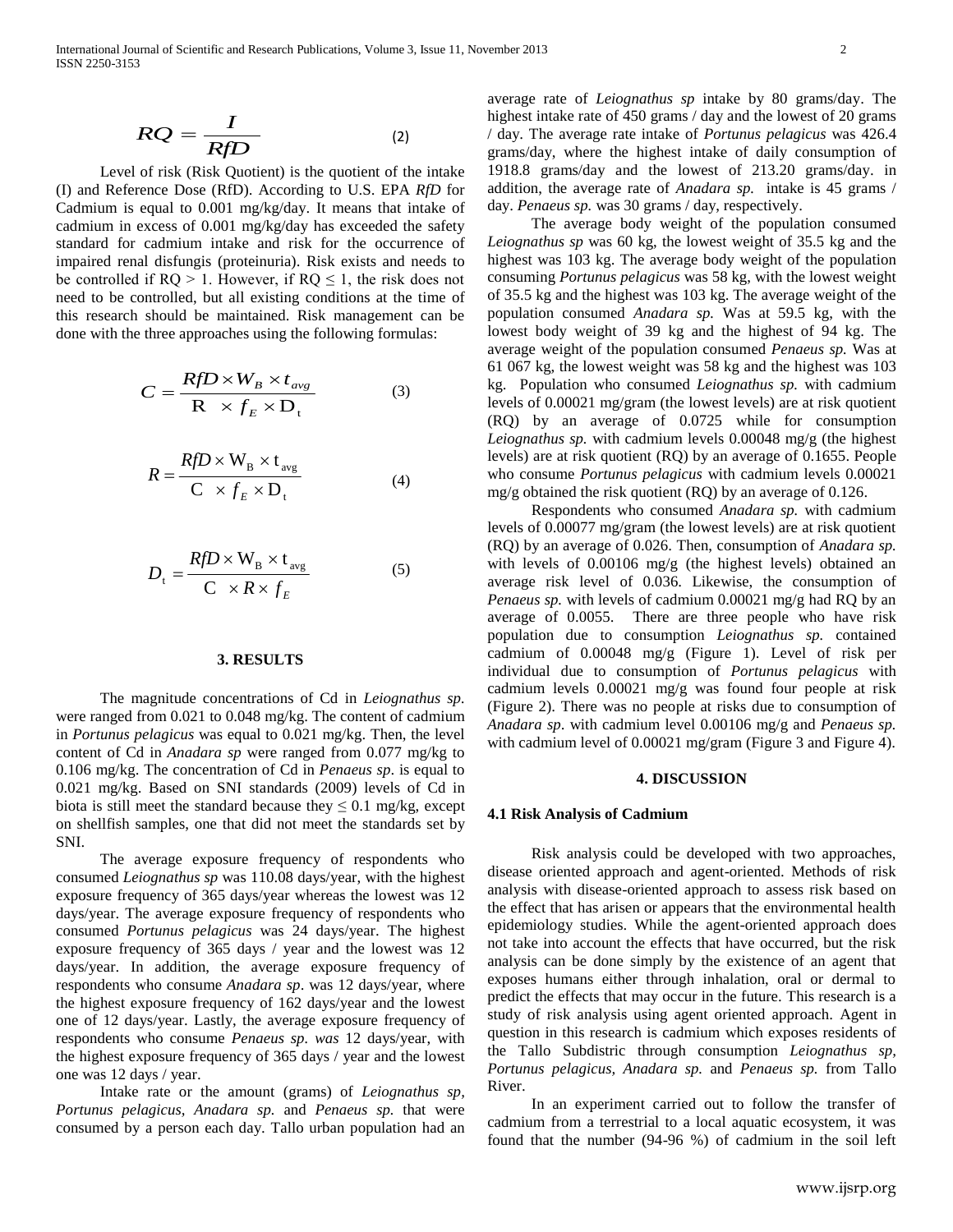behind. Cadmium accumulation had a faster process in the sediment than in living organisms. Twenty percent of cadmium in water was found in suspended particles (Anonim, 2009). A study conducted in areas of high runoff indicates the fact that a large amount of cadmium decreases after passing through sedimentation ponds and wane after going through an arrest in wet areas (Irwin, 1997). Some forms of dissolved cadmium in water and Cadmium bound strongly to soil particles. Fish, plants, and animals can be contaminated with cadmium from the environment (ATSDR, 2008a).

Cadmium can undergo a process of accumulation in fish, mussels and algae, especially species living in an area that is very close to the sediment that has been contaminated by cadmium (IPCS, 1972; 2004; 2009; Irwin, 1997). US.EPA. (1985) in Drinking Water Criteria Document on Cadmium mention that the cadmium concentration of 200 µg/gram wet tissue of human kidney is the highest level that does not cause the occurrence of proteinuria. A model toksikokinetik to determine the level of chronic oral exposure in humans (NOAEL) in which the levels of cadmium contained 200 ug/g wet tissue of human kidney, the model assumes that the daily load cadmium 0.01% experienced a reduction in body (US. EPA, 1985).

With this basis forecasts NOAEL (No Observed Adverse Effect Level) of 0.005 mg cadmium/kg/day for source water intake with UF value (Uncertainty Factor) of 10 while through food by 0.001 mg/kg/day (US-EPA, 1985; IRIS, 2007; 2010).

A person's daily intake of cadmium levels exceeding 0.001 mg/kg/ day generated the increase of excretion of cadmium in urine that has a significant relationship with changes in renal function. Then it might be accompanied by a low molecular weight proteins, intracellular tubular enzymes, amino acids, proteins with a molecular weight high, metalotionin and electrolysis. A comprehensive study found a significant relationship between the dose response to cadmium in urine (or cumulative cadmium intake) and the prevalence of abnormal levels of the biomarker of renal dysfunction.

Exposure to cadmium in a long period in humans will lead to the accumulation of chemicals in the human body, in a certain period of time will lead to the emergence of adverse health effects. Chronic Cadmium poisoning caused by toxins carried by the metal cadmium, occurred in long intervals, then at some point the body can no longer tolerate the toxicity brought by Cd (ATSDR, 2008a). Toxic effects of metals are closely linked to the level and duration of exposure. Generally, the higher levels of the metal and the longer the exposure, the toxic effect of a metal will be greater. For example, cadmium in single dose, large dose can induce gastrointestinal disorders. While the intake of Cd in small amounts but can repeatedly cause malfunctioning of kidney. (Lu, 1995)

The main health effects due to long-term exposure to cadmium were including kidney dysfunction, lung cancer, and prostate cancer. Cd can lead to a local irritation to the skin and eyes, and the effects can occur from inhalation or ingestion. (OSHA, 2004). Weight loss is a simple index of toxic effects but is sensitive to the presence of toxic substances in the body. Gastrointestinal absorption of cadmium is influenced by diet and nutritional status, with iron status has an important position. An average of 5% of the total oral intake of cadmium can absorbed, but individual values ranged from less than 1% to more than 20% (Lu, 1995).

Takenaka et al (1983) on exposure to rodents by inhalation of cadmium in the form of cadmium chloride at concentrations of 12.5, 25 and 50 ug/cu.m for 18 months, with an additional period of observation for 13 months, obtained significant results in increased lung tumors (IRIS, 2010). Cadmium is known to accumulate in the human kidney for a relatively long time, from 20 to 30 years, and, at high doses, is also known to cause health effects on the respiratory system and are associated with bone disease. Epidemiological information related to support this as the worker or the Japanese people living in areas contaminated with high levels of cadmium (US.EPA, 1985).

Dose-response assessment is the process of characterizing the relationship between the dose of an agent that has been recorded or obtained by the case of a health effect in exposed populations and estimating the incidence as a function of human exposure to an agent (NRC, 1983). Toxicant can be eliminated from the body through several routes. Kidney is a vital organ to remove toxins. Some xenobiotics material is first converted into a water-soluble materials before disposal. Kidney is an organ that is very efficient in eliminating toxicant from the body. Toxic compounds excreted in urine by the same mechanism as when the kidneys remove metabolites result from the body (Mukono, 2005; Lu, 1995). This suggests that the continuous intake of cadmium will eventually lead to a reduction in the kidney's ability to make efforts neutralization cadmium, which eventually led to the occurrence of renal dysfunction.

Chemicals that have undergone cycles in the environment will go into the human body through the three channels of exposure is through the digestive tract (ingestion), breathing (inhalation) and skin contact (dermal) (WHO, 2000; Mukono; 2005; Soemirat, 2009). However, specifically with human engineering alone, toxicant can also enter the body by way of intravenous, intraperitoneal, subcutaneous and intramuscular (Mukono, 2005; 2000). In addition to the entry of toxicant in the body can also be through parental (Soemirat, 2009). Even the entry of chemicals into the human body through three routes of exposure to the same time (WHO, 2000).

### **4.2 Risk Management**

Risk management aims to control the risk factors that may lead to health problems due to consume of *Leiognathus sp, Portunus pelagicus, Anadara sp.* and *Penaeus sp.* containing cadmium. In a study of risk analysis with agent-oriented approach there are some variables that were measured to determine the amount of risk, the level (concentration) of the chemical in the environment, body weight, duration of exposure, the rate of intake, and frequency of exposure. So in some risk management these variables can be controlled to avoid occurrence of risk due to exposure to a disease agent in the environment. Efforts to control risk can be done in several ways: lower levels of cadmium *in Leiognathus sp, Portunus pelagicus, Anadara sp.* and *Penaeus sp*., controlling the rate of intake and reduce the duration of exposure. Control of risk approaches by reducing cadmium levels in *Leiognathus sp, Portunus pelagicus, Anadara sp.* and *Penaeus sp*. can be done by calculating safe levels of cadmium in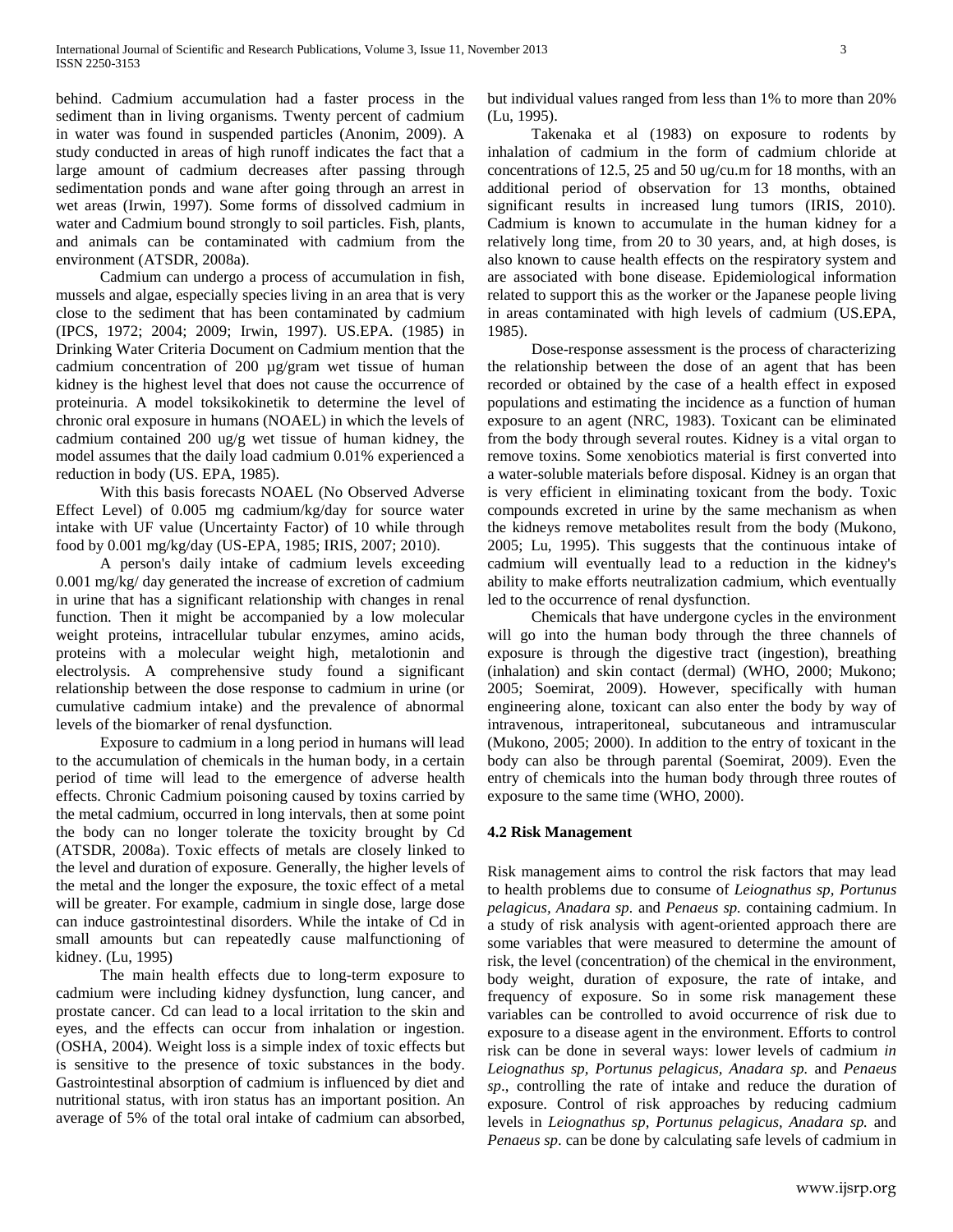International Journal of Scientific and Research Publications, Volume 3, Issue 11, November 2013 4 ISSN 2250-3153

the biota if taken every day for a certain period. Where the determination of safe levels of cadmium can vary among individuals depending on contact time (duration of exposure) and the person's weight.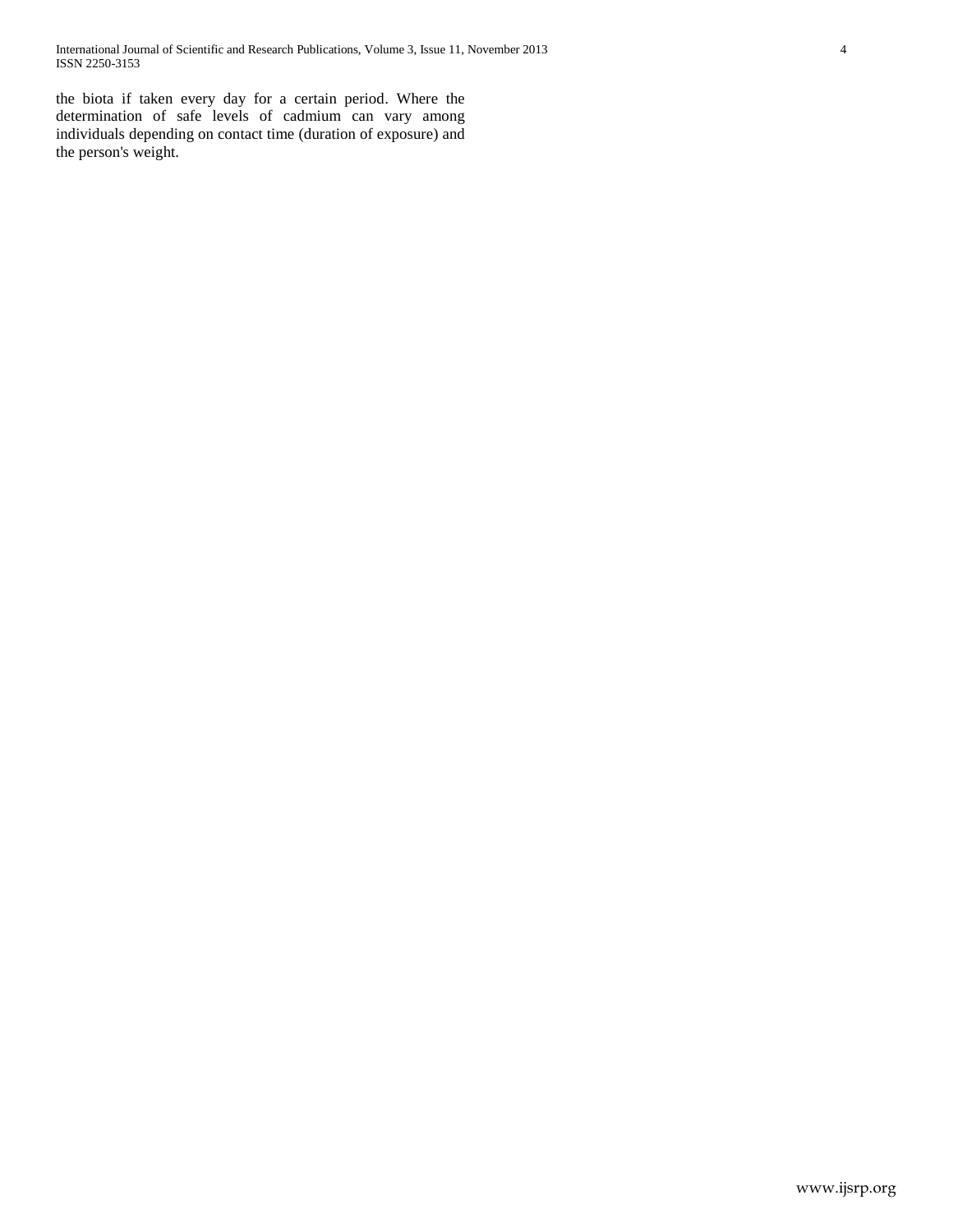#### ISSN 2250-3153

5

# **Table 1.** Exposure Duration of Cadmium due to comsumption of *Leiognathus sp, Portunus pelagicus, Anadara sp.*  and *Penaeus sp*., base on the varied body weight

| Body   | Duration of Exposure (year)   |         |                 |         |         |                          |                                    |         |         |         |         |          |  |
|--------|-------------------------------|---------|-----------------|---------|---------|--------------------------|------------------------------------|---------|---------|---------|---------|----------|--|
| Weight |                               |         | Leiognathus sp. | a)      |         | b)<br>Portunus pelagicus |                                    |         |         |         |         |          |  |
| (kg)   | 5                             | $10\,$  | 15              | 20      | 25      | 30                       | 5                                  | 10      | 15      | 20      | 25      | 30       |  |
| 35     | 0.00274                       | 0.00137 | 0.00091         | 0.00068 | 0.00055 | 0.00046                  | 0.0005                             | 0.00026 | 0.00017 | 0.00013 | 0.0001  | 0.000085 |  |
| 40     | 0.00313                       | 0.00156 | 0.00104         | 0.00078 | 0.00063 | 0.00052                  | 0.0006                             | 0.00029 | 0.0002  | 0.00015 | 0.00012 | 0.000098 |  |
| 45     | 0.00352                       | 0.00176 | 0.00117         | 0.00088 | 0.0007  | 0.00059                  | 0.0007                             | 0.00033 | 0.00022 | 0.00017 | 0.00013 | 0.00011  |  |
| 50     | 0.00391                       | 0.00196 | 0.0013          | 0.00098 | 0.00078 | 0.00065                  | 0.0007                             | 0.00037 | 0.00024 | 0.00018 | 0.00015 | 0.000122 |  |
| 55     | 0.0043                        | 0.00215 | 0.00143         | 0.00108 | 0.00086 | 0.00072                  | 0.0008                             | 0.0004  | 0.00027 | 0.0002  | 0.00016 | 0.000134 |  |
| 60     | 0.00469                       | 0.00235 | 0.00156         | 0.00117 | 0.00094 | 0.00078                  | 0.0009                             | 0.00044 | 0.00029 | 0.00022 | 0.00018 | 0.000146 |  |
| 65     | 0.00508                       | 0.00254 | 0.00169         | 0.00127 | 0.00102 | 0.00085                  | 0.001                              | 0.00048 | 0.00032 | 0.00024 | 0.00019 | 0.000158 |  |
|        |                               |         |                 |         |         |                          |                                    |         |         |         |         |          |  |
| Body   |                               |         |                 |         |         |                          | <b>Duration of Exposure (year)</b> |         |         |         |         |          |  |
| Weight | $\mathfrak{c}$<br>Anadara sp. |         |                 |         |         |                          | $\boldsymbol{d})$<br>Penaeus sp.   |         |         |         |         |          |  |
| (kg)   | 5                             | $10\,$  | 15              | 20      | 25      | 30                       | 5                                  | $10$    | 15      | 20      | 25      | 30       |  |
| 35     | 0.0049                        | 0.0024  | 0.0016          | 0.0012  | 0.001   | 0.0008                   | 0.0073                             | 0.0037  | 0.0024  | 0.0018  | 0.0015  | 0.0012   |  |
| 40     | 0.0056                        | 0.0028  | 0.0019          | 0.0014  | 0.0011  | 0.0009                   | 0.0083                             | 0.0042  | 0.0028  | 0.0021  | 0.0017  | 0.0014   |  |
| 45     | 0.0063                        | 0.0031  | 0.0021          | 0.0016  | 0.0013  | 0.001                    | 0.0094                             | 0.0047  | 0.0031  | 0.0023  | 0.0019  | 0.0016   |  |
| 50     | 0.007                         | 0.0035  | 0.0023          | 0.0017  | 0.0014  | 0.0012                   | 0.0104                             | 0.0052  | 0.0035  | 0.0026  | 0.0021  | 0.0017   |  |
| 55     | 0.0076                        | 0.0038  | 0.0025          | 0.0019  | 0.0015  | 0.0013                   | 0.0115                             | 0.0057  | 0.0038  | 0.0029  | 0.0023  | 0.0019   |  |
| 60     | 0.0083                        | 0.0042  | 0.0028          | 0.0021  | 0.0017  | 0.0014                   | 0.0125                             | 0.0063  | 0.0042  | 0.0031  | 0.0025  | 0.0021   |  |
| 65     | 0.009                         | 0.0045  | 0.003           | 0.0023  | 0.0018  | 0.0015                   | 0.0136                             | 0.0068  | 0.0045  | 0.0034  | 0.0027  | 0.0023   |  |

*a) Safe levels of Cd (mg/g) according to the duration of exposure and the weight on the residential / population that consumes Leiognathus sp for 350 days/year with the rate of intake of 80 grams/day for 30 years.*

*b) Safe levels of Cd (mg/g) according to the duration of exposure and the weight on the residential / population that consumes Portunus pelagicus for 350 days/year with intake rate of 426.4 g/day for 30 years.*

*c) Safe levels of Cd (mg/g) according to the duration of exposure and the weight on the residential / population that consumes Anadara sp. for 350 days/year with the rate of intake of 45 grams/day for 30 years.*

*d) Safe levels of Cd (mg/g) according to the duration of exposure and the weight on the residential population that consumes Penaeus sp. for 350 days / year with the rate of intake of 30 grams / day for 30 / years.*

Someone with a less weight would have a greater risk, so, to control the risk of cadmium levels in *Leiognathus sp, Portunus pelagicus, Anadara sp.* and *Penaeus sp.* should be lower than someone with greater weight. Similarly, the contact length (duration of exposure), a person who is exposed to a longer period of time, is safer to consume *Leiognathus sp, Portunus pelagicus, Anadara sp.* and *Penaeus sp*. the cadmium content of less than someone who consumes life with smaller expose duration although the same weight.

Controlling overall levels of cadmium in biota in the river Tallo cannot be done directly through the control of cadmium levels Tallo river waters. Risk management with control intake rate can be developed by reducing the amount of consumption *Leiognathus sp, Anadara sp., Portunus pelagicus* and *Penaeus sp.,* While maintaining other factors such as body weight, levels of cadmium, frequency of exposure as the current state of the research was conducted.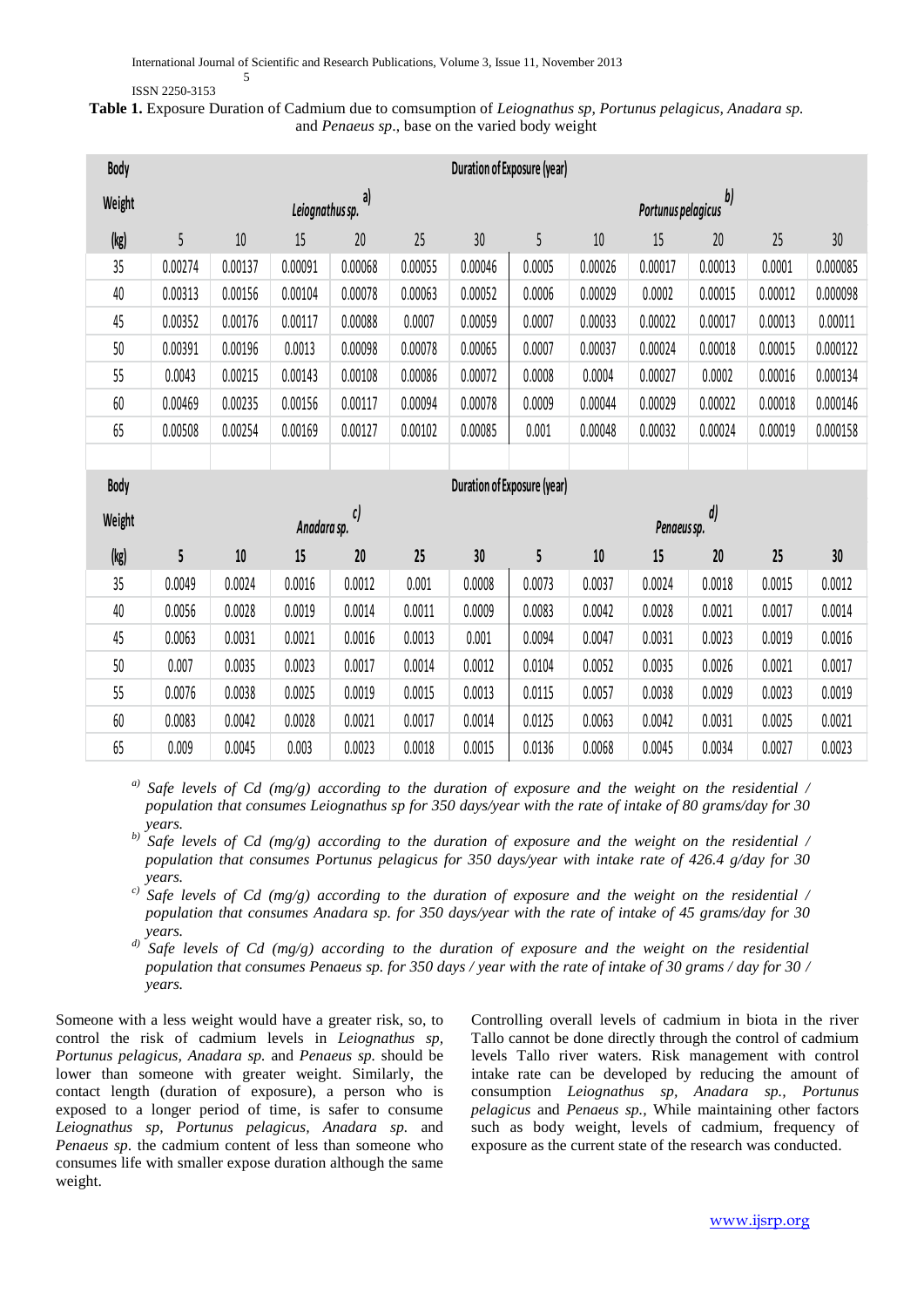| Body   | Duration of Exposure (year)                       |         |             |         |         |         |          |         |             |         |         |         |
|--------|---------------------------------------------------|---------|-------------|---------|---------|---------|----------|---------|-------------|---------|---------|---------|
| Weight | b)<br>a)<br>Leiognathus sp.<br>Portunus pelagicus |         |             |         |         |         |          |         |             |         |         |         |
| (kg)   | 5                                                 | 10      | 15          | 20      | 25      | 30      | 5        | 10      | 15          | 20      | 25      | 30      |
| 35     | 456.25                                            | 228.125 | 152.083     | 114.063 | 91.25   | 76.042  | 1042.857 | 521.429 | 347.62      | 260.71  | 208.57  | 173.81  |
| 40     | 521.429                                           | 260.714 | 173.81      | 130.357 | 104.286 | 86.905  | 1191.837 | 595.918 | 397.28      | 297.96  | 238.37  | 198.639 |
| 45     | 586.607                                           | 293.304 | 195.536     | 146.652 | 117.321 | 97.768  | 1340.816 | 670.408 | 446.94      | 335.2   | 268.16  | 223.469 |
| 50     | 651.786                                           | 325.893 | 217.262     | 162.946 | 130.357 | 108.631 | 1489.796 | 744.898 | 496.6       | 372.45  | 297.96  | 248.299 |
| 55     | 716.964                                           | 358.482 | 238.988     | 179.241 | 143.393 | 119.494 | 1638.776 | 819.388 | 546.26      | 409.69  | 327.76  | 273.129 |
| 60     | 782.143                                           | 391.071 | 260.714     | 195.536 | 156.429 | 130.357 | 1787.755 | 893.878 | 595.92      | 446.94  | 357.55  | 297.959 |
| 65     | 847.321                                           | 423.661 | 282.44      | 211.83  | 169.464 | 141.22  | 1936.735 | 968.367 | 645.58      | 484.18  | 387.35  | 322.789 |
|        |                                                   |         |             |         |         |         |          |         |             |         |         |         |
|        | <b>Duration of Exposure (year)</b>                |         |             |         |         |         |          |         |             |         |         |         |
| Body   |                                                   |         |             |         |         |         |          |         |             |         |         |         |
| Weight |                                                   |         | Anadara sp. | c)      |         |         |          |         | Penaeus sp. | d)      |         |         |
| (kg)   | 5                                                 | 10      | 15          | 20      | 25      | 30      | 5        | $10\,$  | 15          | 20      | 25      | 30      |
| 35     | 206.604                                           | 103.302 | 68.868      | 51.651  | 41.321  | 34.434  | 1042.857 | 521.429 | 347.619     | 260.714 | 208.571 | 173.81  |
| 40     | 236.119                                           | 118.059 | 78.706      | 59.03   | 47.224  | 39.353  | 1191.837 | 595.918 | 397.2789    | 297.959 | 238.367 | 198.639 |
| 45     | 265.633                                           | 132.817 | 88.544      | 66.408  | 53.127  | 44.272  | 1340.816 | 670.408 | 446.9388    | 335.204 | 268.163 | 223.469 |
| 50     | 295.148                                           | 147.574 | 98.383      | 73.787  | 59.03   | 49.191  | 1489.796 | 744.898 | 496.5986    | 372.449 | 297.959 | 248.299 |
| 55     | 324.663                                           | 162.332 | 108.221     | 81.166  | 64.933  | 54.111  | 1638.776 | 819.388 | 546.2585    | 409.694 | 327.755 | 273.129 |
| 60     | 354.178                                           | 177.089 | 118.059     | 88.544  | 70.836  | 59.03   | 1787.755 | 893.878 | 595.9184    | 446.939 | 357.551 | 297.959 |
| 65     | 383.693                                           | 191.846 | 127.898     | 95.923  | 76.739  | 63.949  | 1936.735 | 968.367 | 645.5782    | 484.184 | 387.347 | 322.789 |

*a) Maximum intake rate (g/day) according to the weight on the residential population consumes Leiognathus sp with cadmium levels 0.00048 mg/g for 350 days / year*

*b) Maximum intake rate (g/day) according to the weight on the residential population consumes Portunus pelagicus with cadmium levels 0.00021 mg / g for 350 days / year*

*c) Maximum intake rate (g/day) according to the weight on the residential population consumes Anadara sp. with high levels of cadmium 0.00106 mg / g for 350 days / year*

*d) Maximum intake rate (g/day) according to the weight on the residential population consumes Penaeus sp. with high levels of cadmium 0.00021 mg / g for 350 days / year.*

The rate of intake, frequency of exposure, and weight vary each respondent. This means that safe exposure duration may vary on each respondent. Someone with greater weight, the smaller the rate of intake and frequency of exposure lower daily safe exposure duration has longer than someone who has a smaller weight, greater intake rate and duration of exposure are higher in the same levels of cadmium.

Frequency of exposure and body weight varies each respondent. Someone with greater weight, and frequency of exposure greater daily has safe levels of intake greater rate than someone with a smaller weight, and frequency of exposure which is smaller.

Management of risk with duration of exposure control can be done by reducing the contact time someone with cadmium contained in *Leiognathus sp, Anadara sp., Portunus pelagicus* and *Penaeus sp.* while maintaining factors such as body weight, levels of cadmium, frequency of exposure and intake rate remains at the current state of the research was conducted.

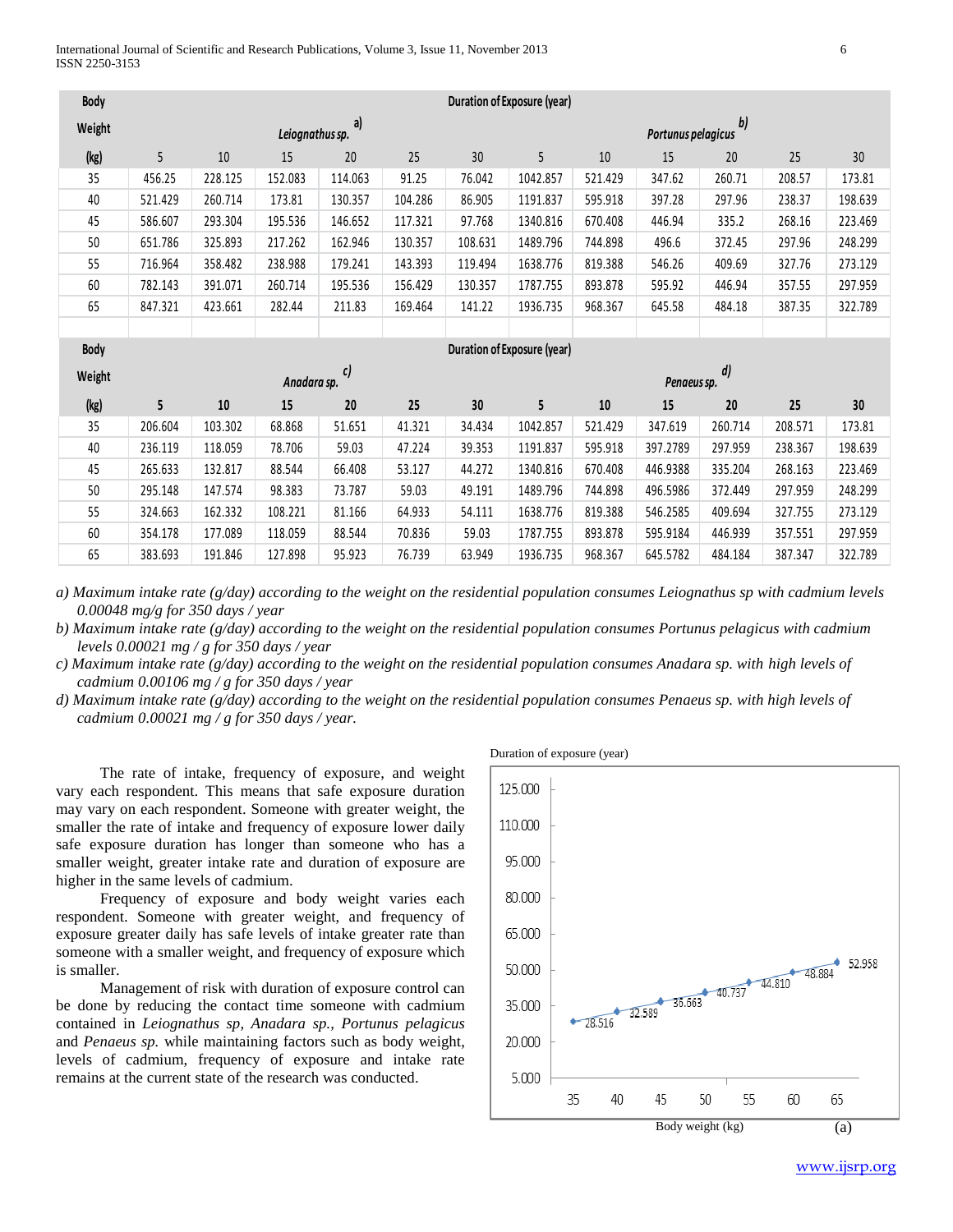Duration of exposure (year)



Figure 1. (a) Maximum exposure duration (years) according to the weight on the residential population that consumes *Leiognathus sp* for 350 days/year with the rate of intake of 80 g/day with Cd concentration 0.00048 mg/g. (b) Maximum Exposure Duration (years) according to the weight on the residential population that consumes *Portunus pelagicus* for 350 days/year with intake rate of 426.4 grams/day with a concentration 0.00021 mg/g.

Duration of exposure (year)



Duration of exposure (year)



Figure 2. (a) Maximum Exposure Duration (years) according to the weight on the residential population that consumes *Anadara sp* for 350 days/year with the rate of intake of 45 grams/day. With Cd concentration 0.00106 mg/g. (b) Maximum exposure duration (days/year) according to the weight of residential population that consumes *Penaeus sp.* for 350 days/year with the rate of intake of 30 grams/day with cadmium levels 0.00021 mg/g.

The rate of intake, frequency of exposure, and weight vary each respondent. This means that safe exposure duration may vary on each respondent. Someone with greater weight, the smaller the rate of intake and frequency of exposure lower daily safe exposure duration has longer than someone who has a smaller weight, greater intake rate and duration of exposure are higher in the same levels of cadmium. In it's application, a risk management decision-making process for controlling which will involve and consider many factors such as social, economic, and relevant techniques. So that risk management is achieved by eating better risk management options should be communicated to the parties concerned.

### **5. CONCLUSION**

*Leiognathus sp, Portunus pelagicus, Anadara sp.* and *Penaeus sp*. from Tallo River are safe to eat. while maintaining levels of cadmium, weight and frequency of exposure such as when the research was conducted. The most effective risk management in controlling risks due to consumption *Leiognathus sp, Portunus pelagicus, Anadara sp*. and *Penaeus sp*. is to control the rate of intake.

#### **ACKNOWLEDGEMENT**

Authors highly appreciate and would like to thank the Head of Tallo District who have given a a very kind cooperation during the research commencement. Hence, we thank to laboratory members of chemical laboratory, Health Laboratories Makassar, Indonesia for their assistance during sample collection and analysis. Appreciation also goes to the Hasanuddin University, Makassar Papua for partly financial support within this research.